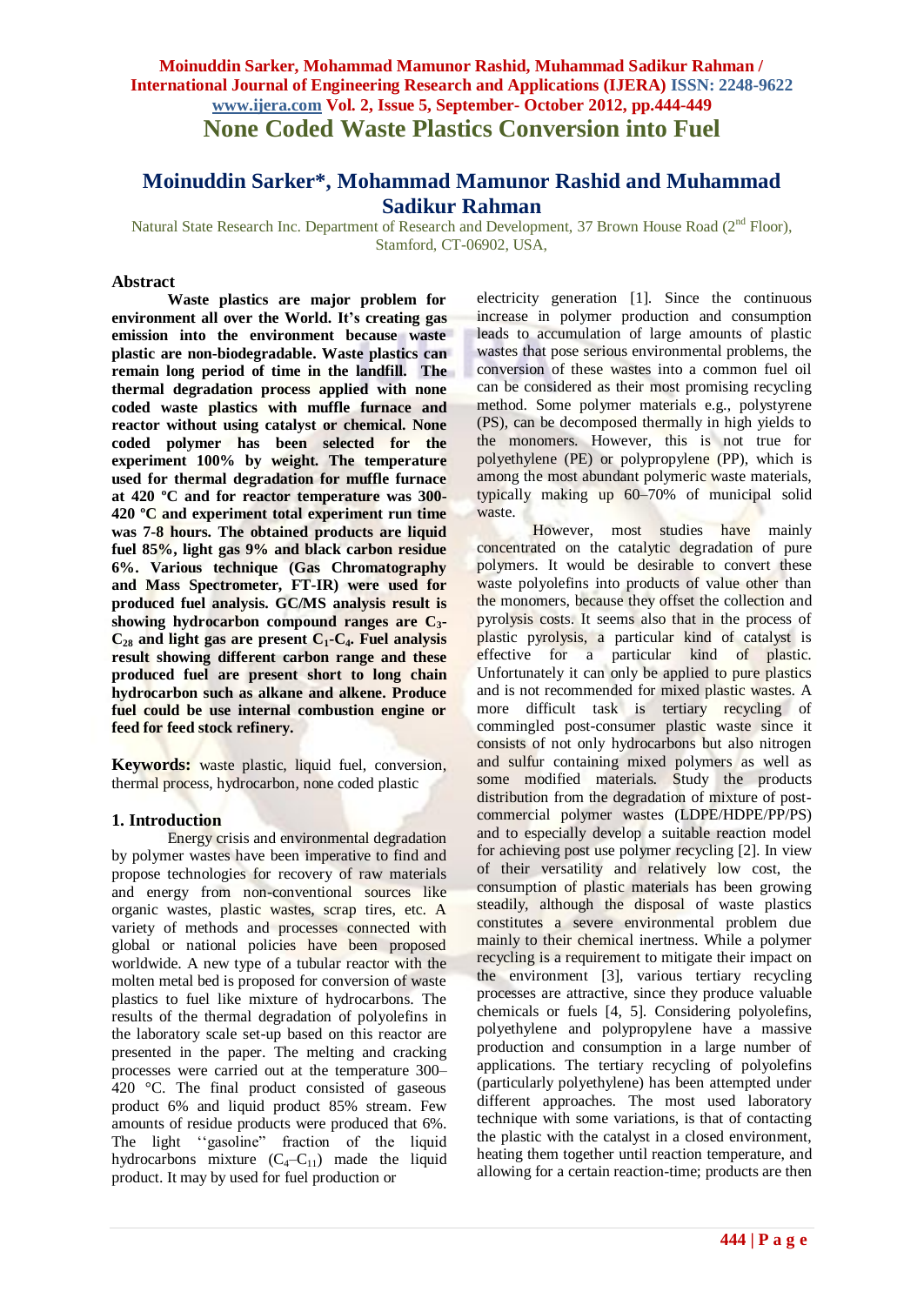separated and analyzed (e.g. [6,7]). Some other researcher also fuel produced form waste plastics

with different method such as thermal cracking [8, 9], pyrolysis [10] and catalytic process [11, 12, 13]. **2. Experimental Process** 



Figure 1: None coded waste plastic to fuel production process

 None coded waste plastics provided by Natural State Research Inc owner Dr. Karin Kaufman from her house residence. After received, waste plastic separated and sort out all foreign materials such as food particle, paper, dust, cloth, glass, metal etc. Waste plastic wash with liquid soap  $(7<sup>th</sup>)$  generation company provider) and after wash spread the entire sample into laboratory floor for air dry. Once plastics dried out and cut into small pieces by manually. Small pieces waste plastic put into crucible for 1<sup>st</sup> stage liquefaction process using muffle furnace. Before liquefaction process raw sample were analysis by using Gas Chromatography and Mass Spectrometer (GC/MS) with Pyroprobe (CDS), FT-IR (Spectrum 100), TGA (Pyris-1) and EA-2400 respectively. GC/MS used to identify in none coded waste plastic what types of compounds are present, FT-IR used to identify what types functional group present in the none coded waste plastic and also determine functional group band energy, TGA equipment was used for onset temperature measurement for liquefaction temperature determine and that temperature need for waste plastic liquefaction purposes, and at the end elemental analyzer were used (EA-2400) for raw sample carbon, hydrogen and nitrogen percentage measured. None coded waste plastics to fuel production process first able used muffle furnace that model is F 6000 from Barnstead International Company. Grounded none coded waste plastic inserted into ceramic crucible and top of the crucible one cover were set up as well. In the experiment none coded waste plastic was use as initial feed and weight was 400 gm. Ceramic crucible temperature tolerable capacity is up

to 1200 ºC and muffle furnace temperature can be raise up to 1400 ºC. Under Labconco fume hood whole experiment was placed. In the crucible one portion of plastic parts was taken and crucible another part was covered then put in the muffle furnace inside and furnace door were closed accordingly. Then furnace temperature programs are setup and muffle furnace temperature range selected up to 420 ºC. Muffle furnace started from room (25 ºC) temperature and ramping rate was used 20 ºC per minute. Hold for final temperature at 30 minute. After 30 minute hold, sample temperature cooling down per minute 10 ºC. When temperature goes down 300-290 ºC muffle furnace door was open and liquid none coded waste plastic slurry was transferred into reactor chamber (**Figure 1**). During the muffle furnace process produced some light gases and light gas percentage was 3% from total waste plastic. Muffle furnace experiment expedited in presence of oxygen without vacuumed system. Subsequently reactor started and heated up liquid slurry 300- 420 ºC for converting liquid slurry to vapor, vapor travel through condenser unit without water cooling system and at the end turns into liquid fuel and collected as well. During liquid fuel production period certain amount of light hydrocarbon gases generated and this gas was passed through alkali wash (light gas cleaning system) for removing contamination. It's same as natural gas and stored the gas as well and able to reuse that gas for sample heating sources in the reactor by using small pump. Produced fuel was purifying by RCI purification system, its removing water contain and fuel sediment. Obtained fuel density is 0.77 gm/ml. By using this technology fuel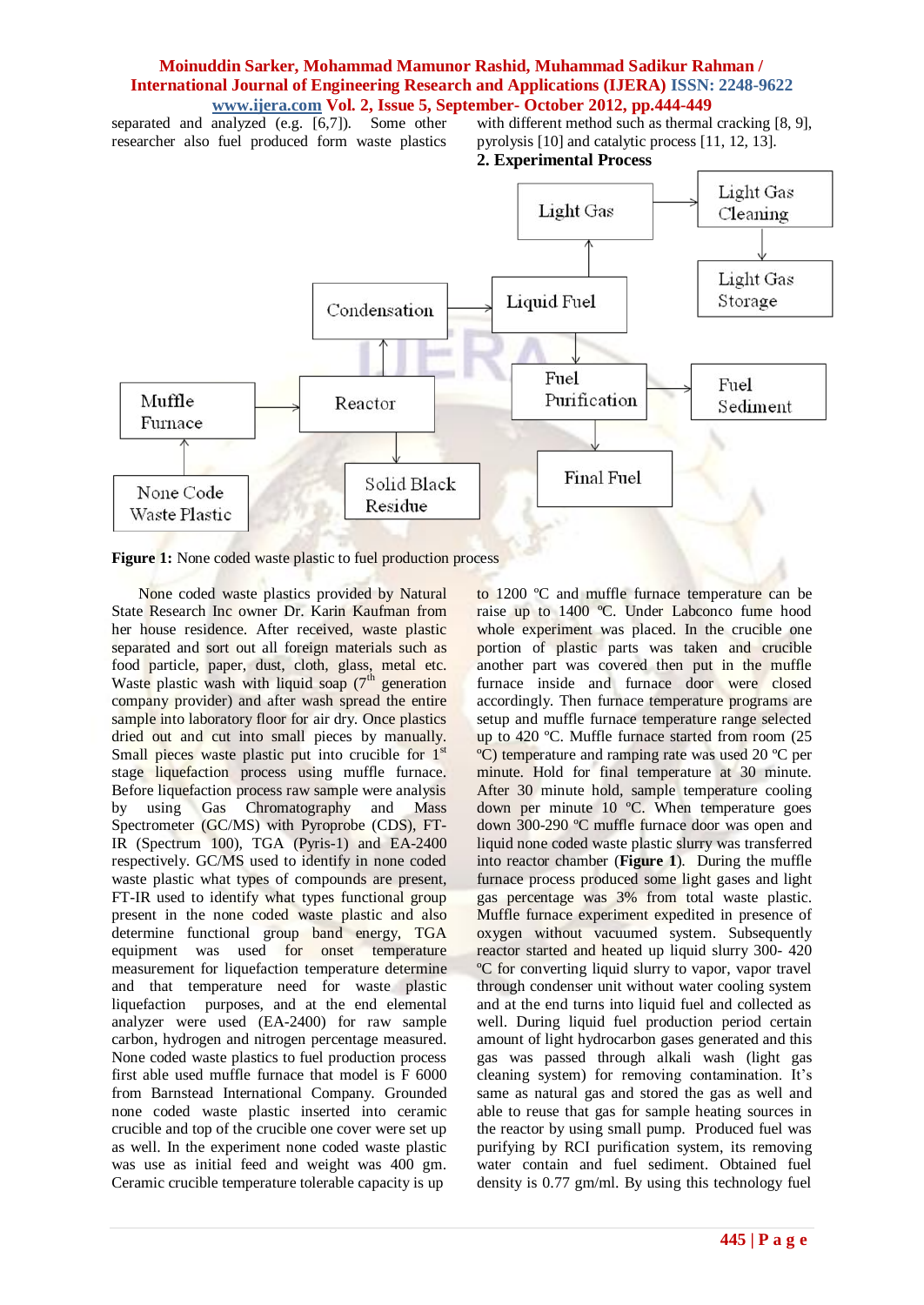yield percentage is 85%, residue yield percentage is 6% and light gas yield percentage is 6%. The experiment was performed without any catalyst or extra chemical and none coded waste plastics were 75.0

used and experiment run time was including muffle furnace and reactor 7-8 hours.

#### **3. Results and Discussion**



 FT-IR (Fourier Transform Infra-red Spectroscopy) analysis of none coded waste plastic to fuel (**figure 2**) noticed following types of functional group appeared such as at wave number 3611.17 cm-<sup>1</sup>, compound is Free OH, wave number  $3426.25 \text{ cm}^{-1}$ , compound is intermolecular H bonds, wave number 3077.64 cm-1 , compound is H bonded NH, wave number 2857.17 cm<sup>-1</sup>, 2730.97 cm<sup>-1</sup>, 2671.63 cm<sup>-1</sup> compound is  $C$ -CH<sub>3</sub> accordingly. Descending wave number such as 1821.49 cm<sup>-1</sup>,1718.97 cm<sup>-1</sup> compound is Non-Conjugated, wave number 1641.65 cm<sup>-1</sup>, compound is conjugated, wave number 1440.10 cm<sup>-1</sup> and 1377.72 cm<sup>-1</sup> compound is CH<sub>3</sub>, wave number  $992.10 \text{ cm}^{-1}$  compound is  $-CH=CH_2$ , wave number  $965.32$  cm<sup>-1</sup>,compound is  $-CH=CH$ (trans),wave number 908.03 compound is -  $CH=CH<sub>2</sub>$ , wave number 887.97 cm<sup>-1</sup>,

compound is  $C=CH_2$  and ultimately wave number 721.79 cm<sup>-1</sup>, compound is -CH=CH-(cis) respectively.

 From FT-IR analysis (Spectrum 100 Perkin Elmer) obtained functional group (**see figure 2**) has also band energy. Energy value are calculated using energy formula that is E=hcw, where E=energy, h=plank constant, ω=frequency number/wave number. Functional group C-CH<sub>3</sub>, calculated energy value is  $5.67 \times 10^{-20}$  J, functional group CH<sub>3</sub>, energy value is  $2.86x10^{-20}$  J, functional group H bonded NH, energy value is  $6.11x10^{-20}$  J, functional group Non-Conjugated, calculated energy value is  $3.61x10^{-20}$  J, functional group  $-CH=CH_2$ , energy value is  $1.97x10^{-7}$  $20$  J, functional group C=CH<sub>2</sub>, energy value is  $1.76x10^{-20}$  J, functional group –CH=CH-(cis), energy value is  $1.97x10^{20}$  J and ultimately functional group C=CH<sub>2</sub>, calculated energy value is  $1.76x10^{-20}$  J.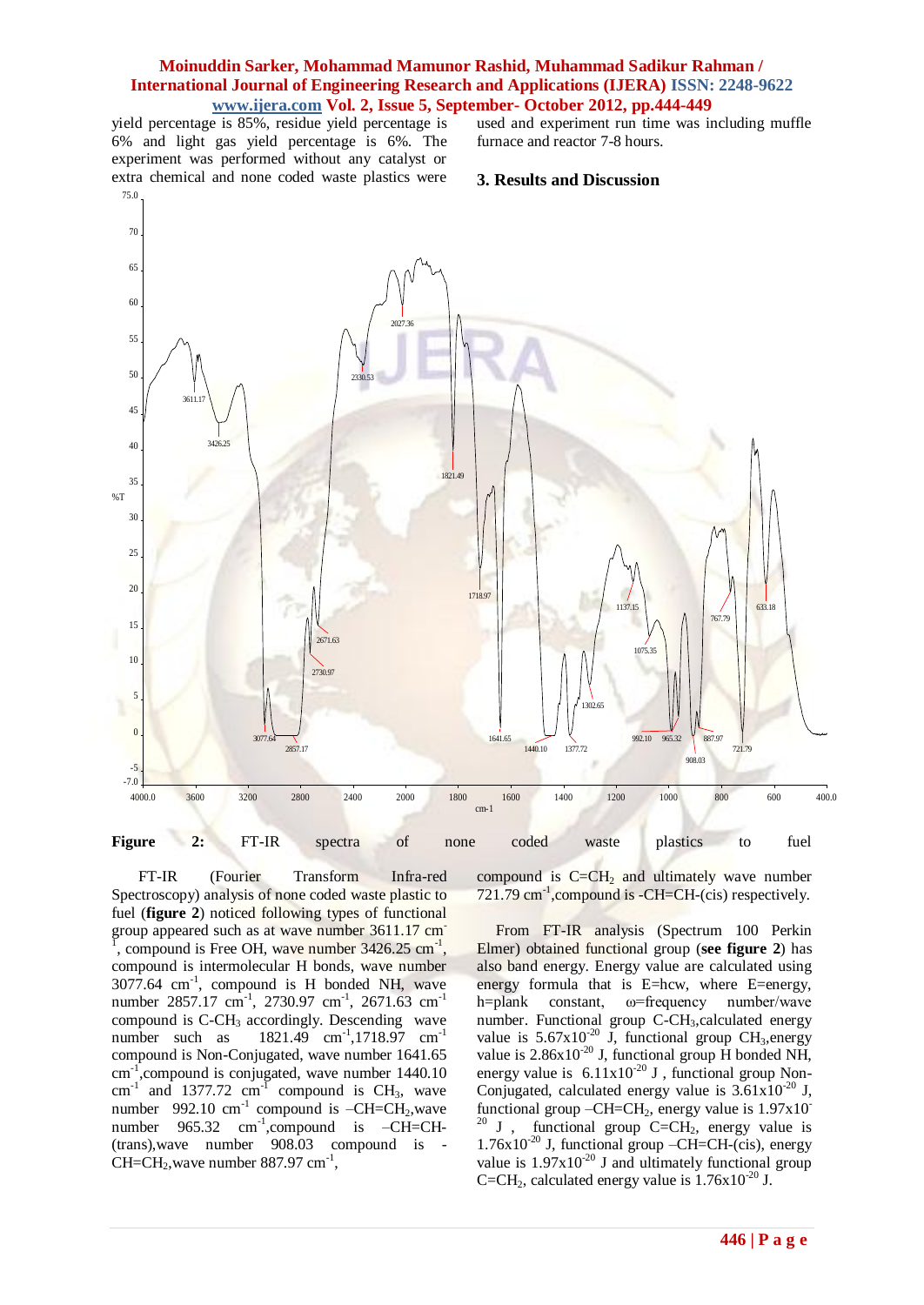

Figure 3: GC/MS chromatogram of none coded waste plastics to fuel

**ACTIONS AND ACTION** 

| <b>Table 1:</b> None coded waste plastics to fuel GC/MS chromatogram compound list |  |  |
|------------------------------------------------------------------------------------|--|--|
|                                                                                    |  |  |

٠

| <b>Peak</b><br><b>Number</b> | <b>Retention</b><br><b>Time</b><br>(min) | <b>Trace</b><br><b>Mass</b><br>(m/z) | <b>Compound</b><br><b>Name</b> | Compound<br>Formula             | <b>Molecular</b><br>Weight | <b>CAS</b><br><b>Number</b> |
|------------------------------|------------------------------------------|--------------------------------------|--------------------------------|---------------------------------|----------------------------|-----------------------------|
| $\mathbf{1}$                 | 1.53                                     | 39                                   | Propane                        | C <sub>3</sub> H <sub>8</sub>   | 44                         | 74-98-6                     |
|                              | 1.65                                     | 43                                   | <b>Butane</b>                  | $C_4H_{10}$                     | 58                         | 106-97-8                    |
| $\frac{2}{3}$                | 1.91                                     | 42                                   | Cyclopropane, ethyl-           | $C_5H_{10}$                     | 70                         | 1191-96-4                   |
| $\overline{4}$               | 1.95                                     | 43                                   | Pentane                        | C <sub>5</sub> H <sub>12</sub>  | 72                         | $109 - 66 - 0$              |
| 5                            | 2.54                                     | 41                                   | 1-Hexene                       | $C_6H_{12}$                     | 84                         | $592 - 41 - 6$              |
| 6                            | 2.62                                     | 41                                   | Hexane                         | $C_6H_{14}$                     | 86                         | 110-54-3                    |
| 7                            | 3.19                                     | 67                                   | Cyclopentene, 1-methyl-        | C <sub>6</sub> H <sub>10</sub>  | 82                         | 693-89-0                    |
| $\,8\,$                      | 3.66                                     | 41                                   | 1-Heptene                      | $C_7H_{14}$                     | 98                         | 592-76-7                    |
| 9                            | 3.79                                     | 43                                   | Heptane                        | $C_7H_{16}$                     | 100                        | 142-82-5                    |
| 10                           | 4.22                                     | 83                                   | Cyclohexane, methyl-           | $C_7H_{14}$                     | 98                         | 108-87-2                    |
| 11                           | 4.92                                     | 81                                   | Cyclohexene, 1-methyl-         | $C_7H_{12}$                     | 96                         | 591-49-1                    |
| 12                           | 5.21                                     | 41                                   | 1-Octene                       | $C_8H_{16}$                     | 112                        | $111 - 66 - 0$              |
| 13                           | 5.36                                     | 43                                   | Octane                         | $C_8H_{18}$                     | 114                        | $111 - 65 - 9$              |
| 14                           | 6.04                                     | 83                                   | Cyclohexane, ethyl-            | $C_8H_{16}$                     | 112                        | 1678-91-7                   |
| 15                           | 6.61                                     | 81                                   | Cyclohexene, 1,2-dimethyl-     | $C_8H_{14}$                     | 110                        | 1674-10-8                   |
| 16                           | 6.93                                     | 41                                   | 1-Nonene                       | C <sub>9</sub> H <sub>18</sub>  | 126                        | $124 - 11 - 8$              |
| 17                           | 7.08                                     | 43                                   | Nonane                         | C <sub>9</sub> H <sub>20</sub>  | 128                        | 111-84-2                    |
| 18                           | 8.55                                     | 70                                   | Nonane, 3-methylene-           | $C_{10}H_{20}$                  | 140                        | 51655-64-<br>$\overline{2}$ |
| 19                           | 8.65                                     | 41                                   | 1-Decene                       | $C_{10}H_{20}$                  | 140                        | 872-05-9                    |
| 20                           | 8.80                                     | 57                                   | Decane                         | $C_{10}H_{22}$                  | 142                        | $124 - 18 - 5$              |
| 21                           | 9.45                                     | 55                                   | Cyclodecane                    | $C_{10}H_{20}$                  | 140                        | 293-96-9                    |
| 22                           | 10.19                                    | 70                                   | 4-Undecene, (Z)-               | $C_{11}H_{22}$                  | 154                        | 821-98-7                    |
| 23                           | 10.30                                    | 41                                   | 1-Undecene                     | C <sub>11</sub> H <sub>22</sub> | 154                        | 821-95-4                    |
| 24                           | 10.44                                    | 57                                   | Undecane                       | $C_{11}H_{24}$                  | 156                        | 1120-21-4                   |
| 25                           | 11.74                                    | 70                                   | 5-Undecene, 9-methyl-, (Z)-    | $C_{12}H_{24}$                  | 168                        | 74630-65-<br>$\overline{2}$ |
| 26                           | 11.86                                    | 41                                   | 1-Dodecene                     | C <sub>12</sub> H <sub>24</sub> | 168                        | 112-41-4                    |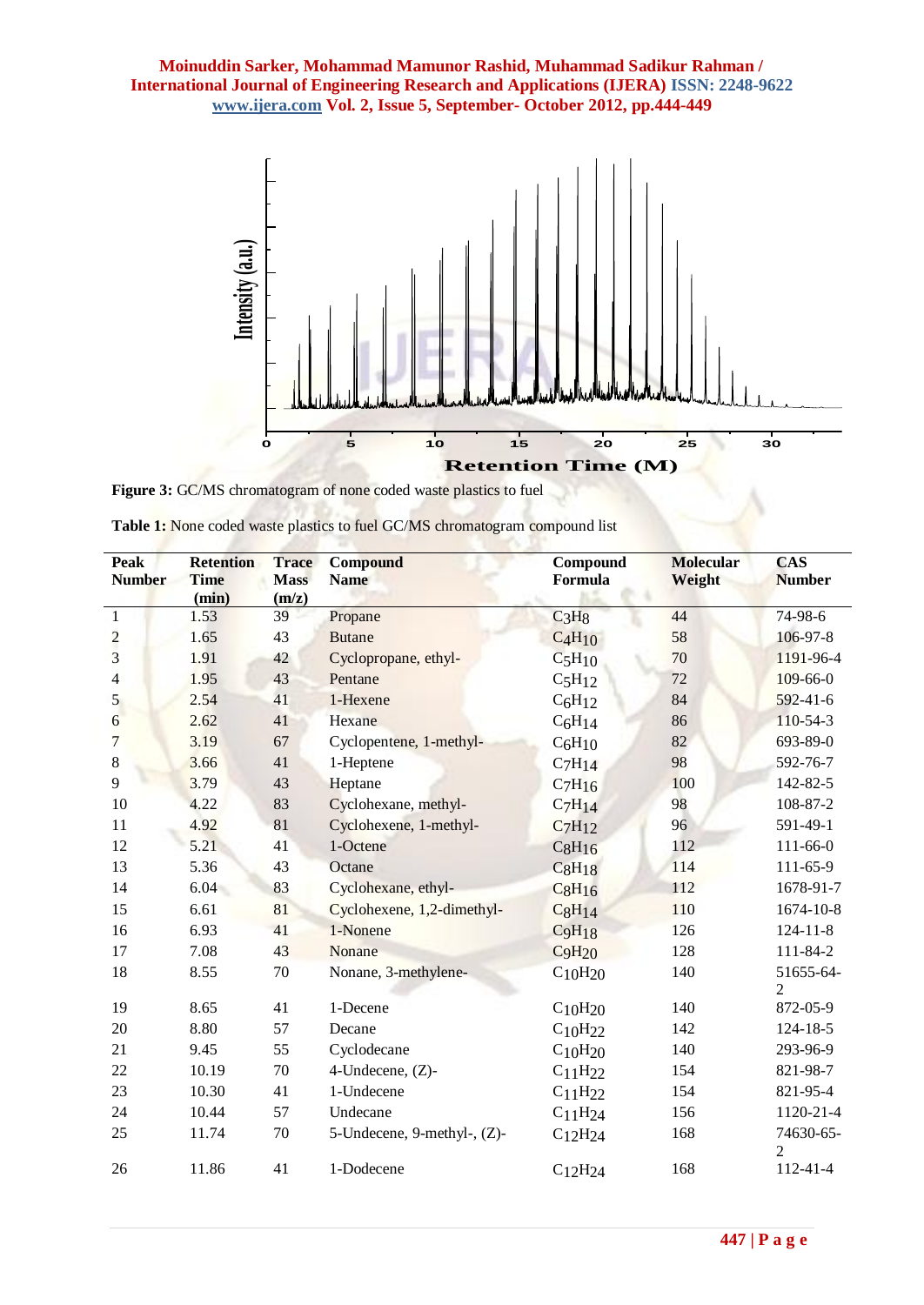| Moinuddin Sarker, Mohammad Mamunor Rashid, Muhammad Sadikur Rahman /                          |
|-----------------------------------------------------------------------------------------------|
| <b>International Journal of Engineering Research and Applications (IJERA) ISSN: 2248-9622</b> |
| www.ijera.com Vol. 2, Issue 5, September- October 2012, pp.444-449                            |

|    |       |    |                      | —, гг                             |     |                             |
|----|-------|----|----------------------|-----------------------------------|-----|-----------------------------|
| 27 | 11.98 | 57 | Dodecane             | $C_{12}H_{26}$                    | 170 | $112 - 40 - 3$              |
| 28 | 13.21 | 70 | 5-Tridecene, (E)-    | $C_{13}H_{26}$                    | 182 | 23051-84-                   |
|    |       |    |                      |                                   |     | 5                           |
| 29 | 13.32 | 41 | 1-Tridecene          | C <sub>13</sub> H <sub>26</sub>   | 182 | 2437-56-1                   |
| 30 | 13.44 | 57 | Tridecane            | C <sub>13</sub> H <sub>28</sub>   | 184 | 629-50-5                    |
| 31 | 14.40 | 57 | Tridecane, 3-methyl- | $C_{14}H_{30}$                    | 198 | 6418-41-3                   |
| 32 | 14.70 | 41 | 1-Tetradecene        | $C_{14}H_{28}$                    | 196 | 1120-36-1                   |
| 33 | 14.82 | 57 | Tetradecane          | $C_{14}H_{30}$                    | 198 | 629-59-4                    |
| 34 | 15.00 | 55 | 7-Tetradecene        | C <sub>14</sub> H <sub>28</sub>   | 196 | 10374-74-                   |
|    |       |    |                      |                                   |     | $\Omega$                    |
| 35 | 15.90 | 41 | Z-10-Pentadecen-1-ol | C <sub>15</sub> H <sub>30</sub> O | 226 | N/A                         |
| 36 | 16.00 | 55 | 1-Pentadecene        | C <sub>15</sub> H <sub>30</sub>   | 210 | 13360-61-<br>7              |
| 37 | 16.10 | 57 | Pentadecane          | C <sub>15</sub> H <sub>32</sub>   | 212 | 629-62-9                    |
| 38 | 17.14 | 70 | Cyclohexadecane      | $C_{16}H_{32}$                    | 224 | 295-65-8                    |
| 39 | 17.23 | 55 | 1-Hexadecene         | $C_{16}H_{32}$                    | 224 | 629-73-2                    |
| 40 | 17.33 | 43 | Hexadecane           | $C_{16}H_{34}$                    | 226 | 544-76-3                    |
| 41 | 18.40 | 55 | E-14-Hexadecenal     | $C_{16}H_{30}O$                   | 238 | 330207-                     |
|    |       |    |                      |                                   |     | 53-9                        |
| 42 | 18.49 | 41 | Heptadecane          | C <sub>17</sub> H <sub>36</sub>   | 240 | 629-78-7                    |
| 43 | 19.50 | 55 | E-15-Heptadecenal    | C <sub>17</sub> H <sub>32</sub> O | 252 | N/A                         |
| 44 | 19.59 | 57 | Octadecane           | C <sub>18</sub> H <sub>38</sub>   | 254 | 593-45-3                    |
| 45 | 20.56 | 55 | 1-Nonadecene         | C <sub>19</sub> H <sub>38</sub>   | 266 | 18435-45-<br>$\overline{5}$ |
| 46 | 20.63 | 43 | Eicosane             | $C_{20}H_{42}$                    | 282 | 112-95-8                    |
| 47 | 21.56 | 55 | 1-Docosene           | $C_{22}H_{44}$                    | 308 | 1599-67-3                   |
| 48 | 22.59 | 57 | Heneicosane          | C <sub>21</sub> H <sub>44</sub>   | 296 | 629-94-7                    |
| 49 | 25.25 | 57 | Tetracosane          | C <sub>24</sub> H <sub>50</sub>   | 338 | $646-31-1$                  |
| 50 | 26.07 | 57 | Octacosane           | C <sub>28</sub> H <sub>58</sub>   | 394 | 630-02-4                    |
| 51 | 27.68 | 57 | Heptacosane          | C <sub>27</sub> H <sub>56</sub>   | 380 | 593-49-7                    |
|    |       |    |                      |                                   |     |                             |

 GC-MS analysis of none coded waste plastic to fuel (figure 3 and table 1) in accordance with the various retention time and trace masses different types of hydrocarbon compound and benzene derivatives compounds are appeared in the analysis result index. Many compounds are emerged on the analysis carbon range  $C_3$  to  $C_{28}$ . Based on the retention time and trace mass following hydrocarbon compounds as follows such as at the initial phase of the analysis at retention time 1.53 and trace mass 39, compound is Propene, (C3H8), retention time 1.65 and trace mass 43, compound is Butane,  $(C<sub>3</sub>H<sub>8</sub>)$ , retention time 1.91 and trace mass 42, compound is Cyclopropane,ethyl-  $(C_5H_{10})$ , retention time 1.95 and trace mass 43, compound is Pentane  $(C_5H_{12})$ , retention time 2.54 and trace mass 41, compound is 1-Hexene,(  $C_6H_{12}$ , retention time 2.62 and trace mass 41, compound is Hexane  $(C_6H_{14})$ , retention time 3.19 and trace mass 67,compound is Cyclopentane,1-methyl-  $(C_6H_{10})$ , retention time 3.66 and trace mass 41, compound name is 1-Hentene,  $(C_7H_{14})$ , retention time 3.79 and trace mass 43,compound name is Heptane ( $C_7H_{16}$ ), retention time 4.22 and trace mass 83, compound is Cyclohexane, methyl- $(C_7H_{14})$ , retention time 4.92

and trace mass 81, compound is Cyclohexane,1 methyl ( $C_7H_{12}$ ), retention time 5.21 and trace mass 41, compound is 1-Octene,  $(C_8H_{16})$ , retention time 5.36 and trace mass 43, compound is Octane,  $(C_8H_{18})$ , retention time 6.04 and trace mass 83 compound is Cyclohexane, ethyl- $(C_8H_{16})$ , retention time 7.08 and trace mass 43, compound is Nonane (  $C_9H_{20}$ , retention time 8.55 and trace mass 70, compound is Nonane, 3-methylene-( $C_{10}H_{20}$ ), retention time 9.45 and trace mass 55, compound is Cyclodecane  $(C_{10}H_{20})$ . Also at retention time 10.19 and trace mass 70, compound is 4-Undecene, (Z) - (  $C_{11}H_{22}$ , retention time 10.44 and trace mass 57, and compound is 1-Undecane  $(C_{11}H_{24})$  etc. In the middle phases of the analysis index results in accordance with the retention time and trace masses various kinds of compounds are detected such as at retention time 11.74 and trace mass 70, compound is 5- Undecene, 9-methyl-,  $(Z)$ -  $(C_{12}H_{24})$ . Retention time 11.98 and trace mass 57, compound is Dodecane  $(C_{12}H_{26})$ . Retention time 13.44 and trace mass 57, compound is Tridecane  $(C_{13}H_{26})$ , retention time 14.70 and trace mass 41, compound is 1-Tetradecene  $(C_{14}H_{28})$ , retention time 15.90 and trace mass 41, compound is  $Z$ -10-Pentadecene-1-ol,  $(C_{15}H_{32}O)$ , at